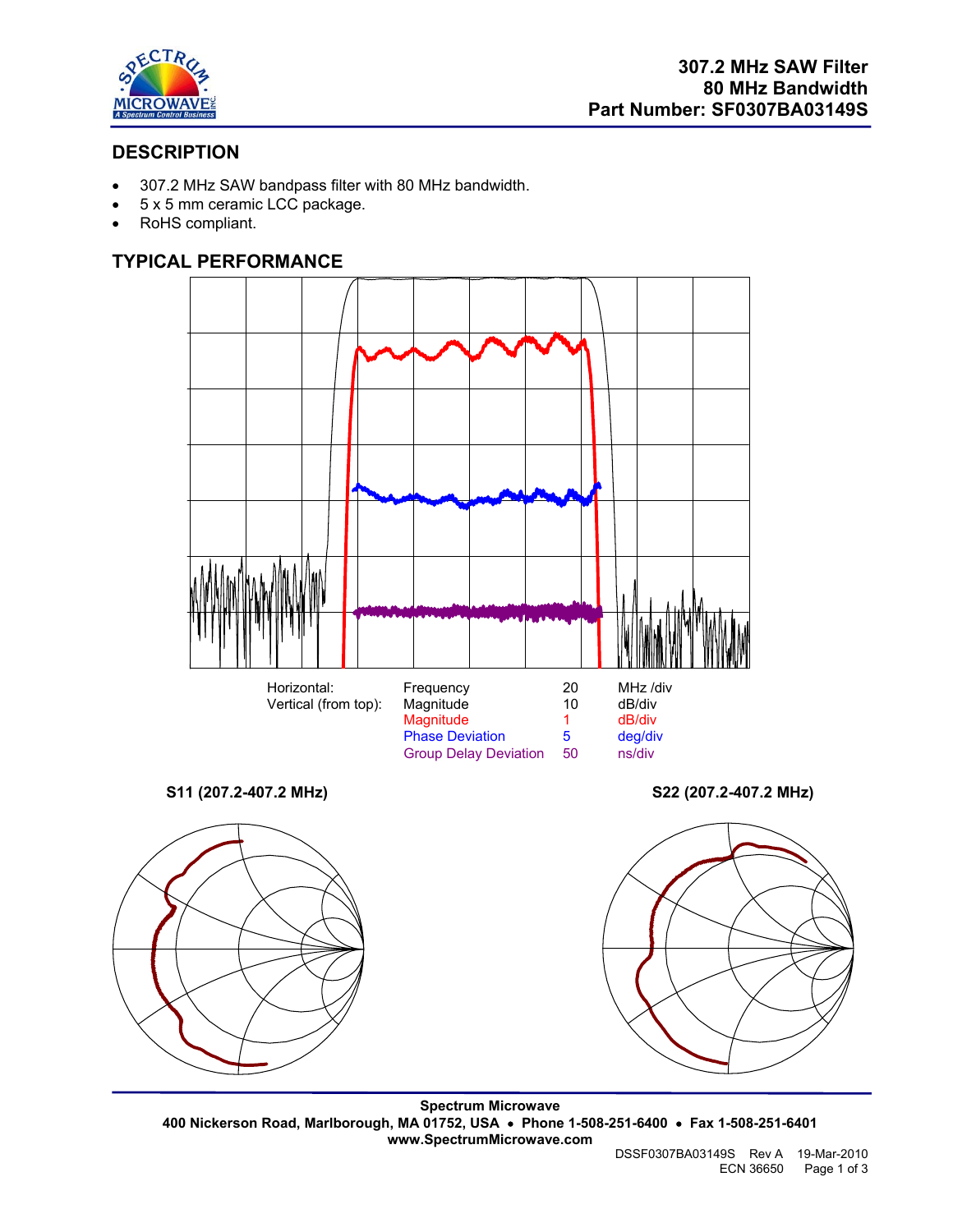

#### **SPECIFICATION**

| Parameter <sup>2</sup>                                  | <b>Min</b> | <b>Typ</b> | <b>Max</b> | <b>Units</b> |
|---------------------------------------------------------|------------|------------|------------|--------------|
| Center Frequency (Fc) <sup>1</sup>                      |            | 307.2      |            | <b>MHz</b>   |
| <b>Minimum Insertion Loss</b>                           |            | 20.9       | 22         | dB           |
| 1 dB Bandwidth                                          | 80         | 85.4       |            | <b>MHz</b>   |
| Lower 38 dB Band Edge                                   | 247.2      | 257.1      |            | <b>MHz</b>   |
| Upper 38 dB Band Edge                                   |            | 358.7      | 367.2      | <b>MHz</b>   |
| Rejection (0.3 to 30 MHz)                               | 30         | 48         |            | dB           |
| Rejection (30 MHz to 247.2 MHz)                         | 40         | 48         |            | dB           |
| Rejection (367.2 to 500 MHz)                            | 38         | 55         |            | dB           |
| Passband Ripple (267.2 to 347.2 MHz) <sup>2</sup>       |            | 0.6        | 1.0        | dB p-p       |
| Phase Linearity (267.2 to 347.2 MHz) <sup>2</sup>       |            | 2          | 8          | deg p-p      |
| Group Delay Deviation (267.2 to 347.2 MHz) <sup>2</sup> |            | 20         | 60         | ns p-p       |
| Source and Load Impedance                               |            | 50         |            | Ω            |
| Input Power                                             |            | $+10$      | $+13$      | dBm          |

Notes: 1. Average of the 3 dB band edge frequencies.

2. Specification applies to temperature range.

## **MAXIMUM RATINGS**

| <b>Parameter</b>                   | Min | Max   |        |
|------------------------------------|-----|-------|--------|
| Storage Temperature Range          | -40 | 85    | $\sim$ |
| <b>Operating Temperature Range</b> | -10 | 85    | $\sim$ |
| Input Power Level                  | -   | $+13$ | dBm    |

## **MATCHING CIRCUIT**



Notes:

1. Recommend +/-2% tolerance matching components. Typical inductor Q=40.

2. Tuning values shown are for reference only. Optimum values may change depending upon board layout.

**Spectrum Microwave 400 Nickerson Road, Marlborough, MA 01752, USA** • **Phone 1-508-251-6400** • **Fax 1-508-251-6401 www.SpectrumMicrowave.com**